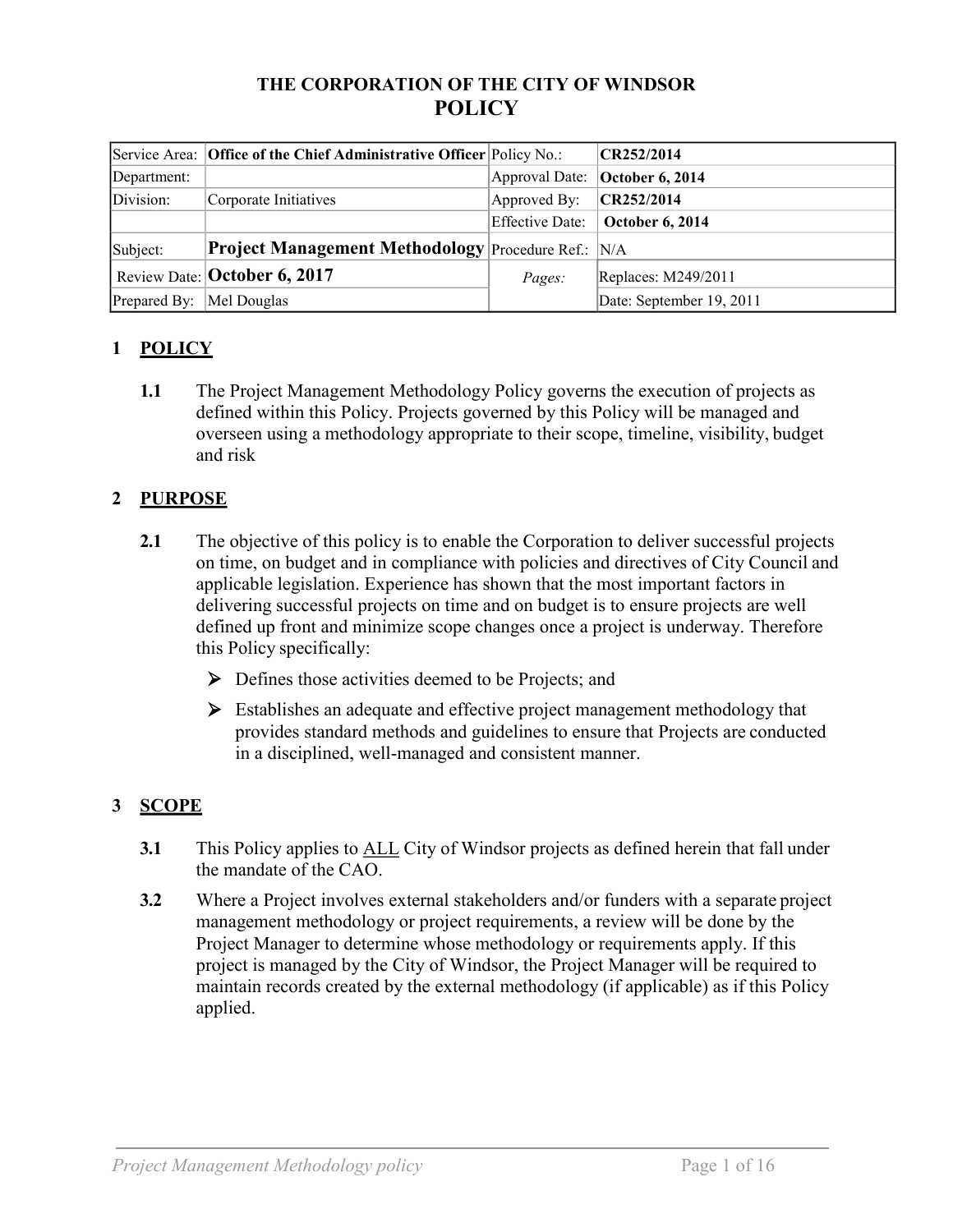## **4 RESPONSIBILITY**

- **4.1** The **Chief Administrative Officer** is responsible for the implementation of the policy. The **Manager of Corporate Initiatives** is responsible for any revisions to the policy and providing training, as required.
- **4.2** The responsibilities related to use of this policy are:

#### **4.2..1** The **Mayor and City Council** are responsible for:

- $\triangleright$  Approving and supporting the Project Management Methodology Policy;
- ⮚ Ensuring that the Project Management Methodology Policy is supported through approval of the appropriate allocation of resources;

## **4.2..2** The **Chief Administrative Officer** is responsible for:

> Enforcing and supporting the Project Management Methodology Policy;

## **4.2..3** The **Corporate Leadership Team** is responsible for:

- $\triangleright$  Enforcing the Project Management Methodology Policy;
- $\triangleright$  Ensuring that the Project Management Methodology Policy is supported through recommendation of appropriate allocation of resources;

#### **4.2..4** The **Executive Directors and their Subordinates** are responsible for:

- $\triangleright$  Ensuring that proper Project Management Methodology is used in the managing of projects within their respective departments;
- $\triangleright$  Identifying when training is needed for employees

## **4.2..5** The **Corporate Initiatives division** is responsible for:

- $\triangleright$  Monitoring compliance with this policy for projects categorized as 'Major'
- $\triangleright$  Maintaining an inventory of Projects as defined herein;
- $\triangleright$  Providing training as requested;
- $\triangleright$  Reviewing this policy at least once every three years;
- $\triangleright$  Updating this policy as required;
- **4.3** All Project Management documents are the responsibility of the Project Manager and shall be organized in a responsible fashion and retained for audit purposes.

## **5 GOVERNING RULES AND REGULATIONS**

**5.1** The following process is part of the Project Management Methodology policy: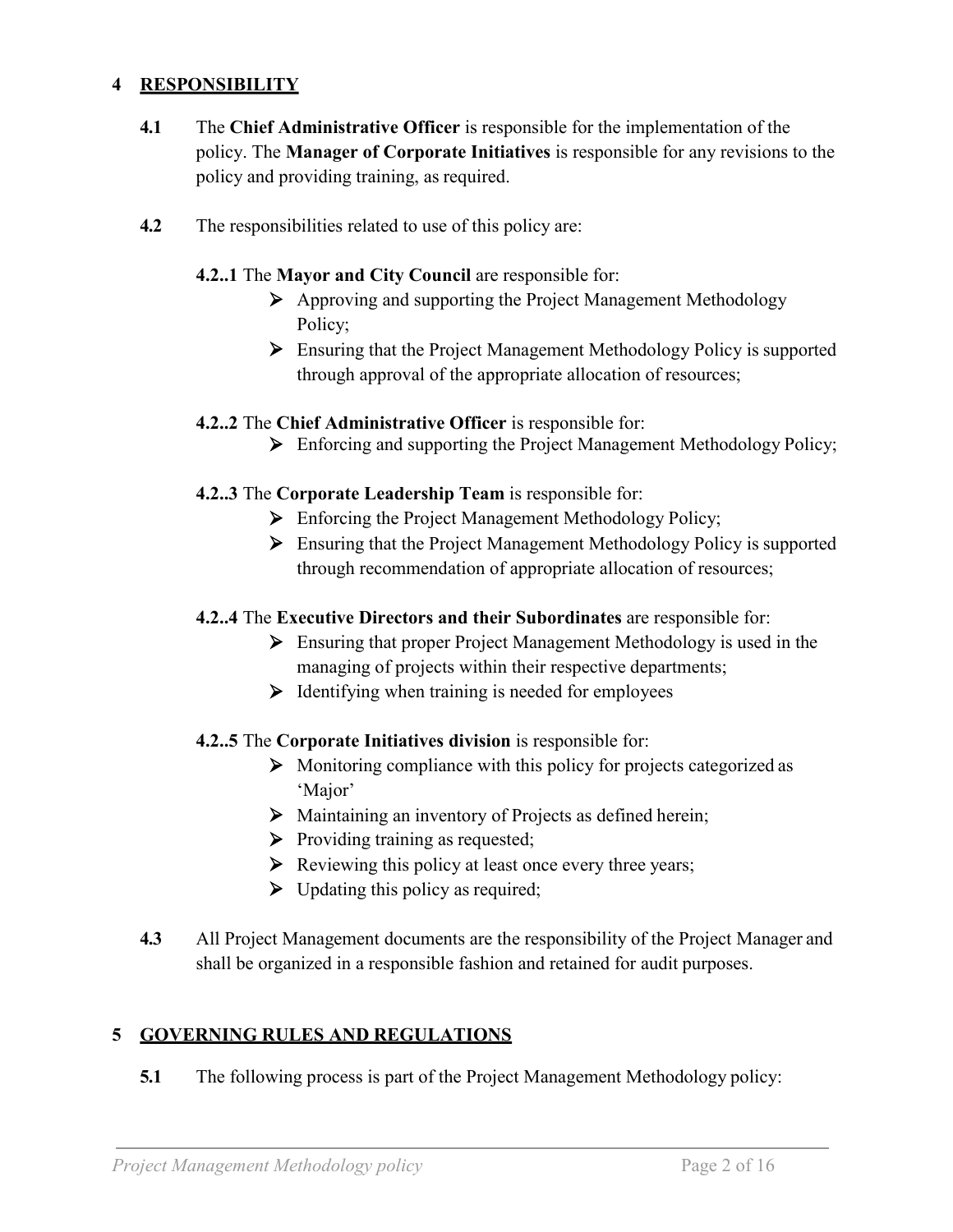- **5.1..1** Corporate activities and initiatives must be reviewed using the Project Determination Protocol set out in Schedule A to determine whether they are correctly defined as Operations or Projects.
- **5.1..2** Activities or initiatives that are determined to be Projects using Schedule A, must be further assessed for size using the Project Assessment Protocol set out in Schedule B.
- **5.1..3** Projects designated Major using Schedule B must comply with all Project Methodology requirements of Schedule C.
- **5.1..4** Small and Medium Projects are encouraged to comply with those elements of the Project Methodology in Schedule C appropriate to the budget, scope, visibility and risk of the Project.
- **5.1..5** In the case where the City assumes the management of a project initiated by a third party, at any point of the life-cycle of the project, and it is designated a Major Project under this policy, the required documents must be completed as soon as reasonably possible.
- **5.2** Additional rules for the policy are:
	- **5.2..1** Any current practices should remain in place provided that they meet the outlined components in this policy.
	- **5.2..2** Amendments to any Schedules, Procedures, Protocols or Processes created under this Policy may be made by the CAO without further approval by City Council.
	- **5.2..3** Where there are multiple phases to a project or sub-projects within a project, each phase can also be deemed a project and tracked as such.
	- **5.2..4** Any exceptions to this Policy must be approved in advance by City Council.
- **5.3** The following definitions apply to this policy:
	- **5.3..1 Operations are defined as an "organizational function performing the ongoing** *execution of activities that provide a repetitive service and/or produce the same product."* Examples of Operations may include:
		- $\triangleright$  Annual road, sewer and bridge rehabilitation
		- $\triangleright$  Annual parks and facilities rehabilitation
		- $\triangleright$  Repetitive yearly works
	- **5.3..2 Project** is defined as "a *t*e*mporary endeavour undertaken to create a unique result, service or product."* Examples of projects may include:
		- $\triangleright$  Developing a new product or service
		- $\triangleright$  Effecting change in the structure, or staffing of an organization
		- $\triangleright$  Developing or acquiring a new or modified information system
		- $\triangleright$  Constructing a building
		- $\triangleright$  Implementing a new business process or procedure.
		- $\triangleright$  Master, Community or Official Plan development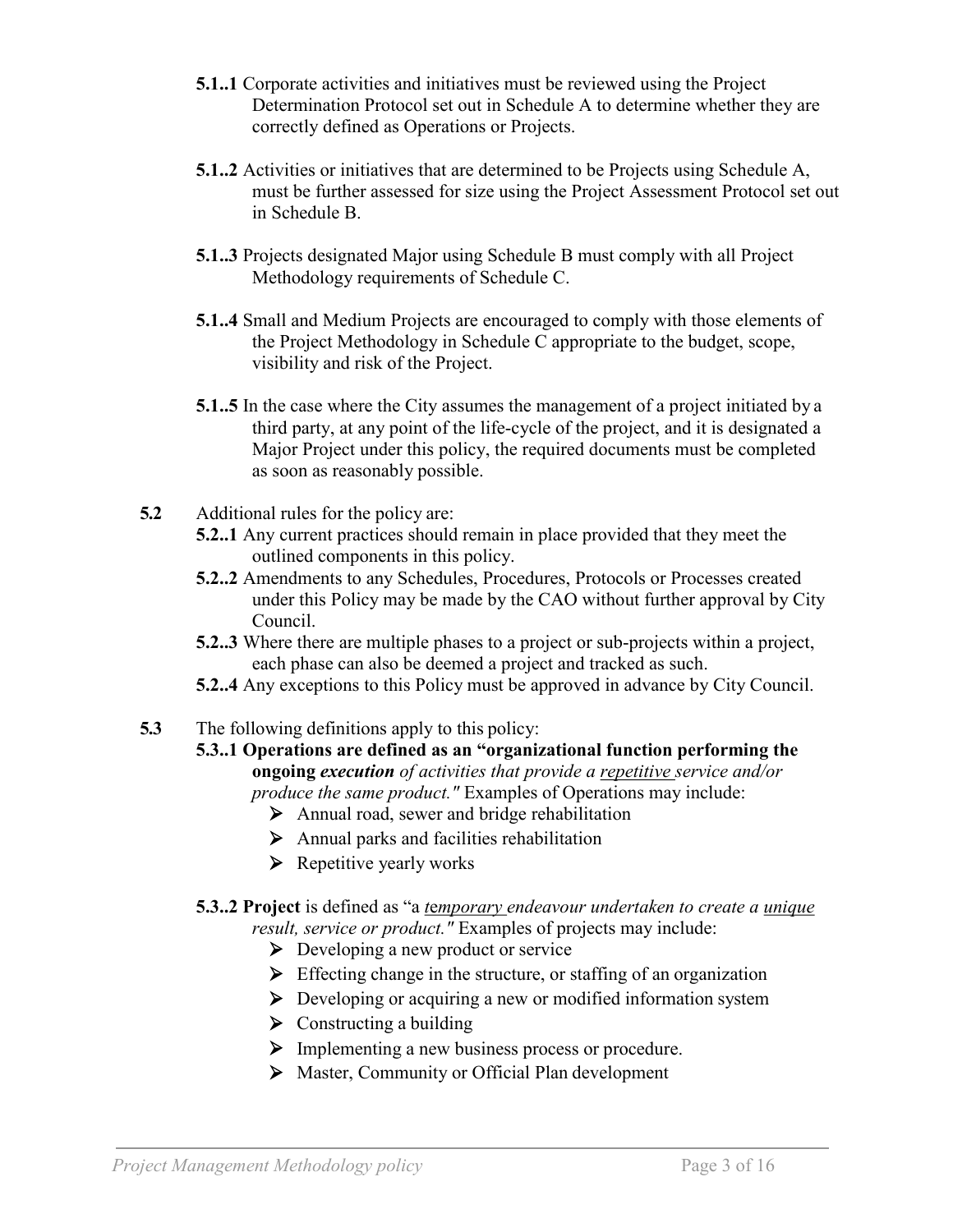- **5.3..3 Major Project** is defined as a Project that typically meets at minimum two or more criteria in the MAJOR column on the Project Assessment Worksheet provided in Schedule A. If only one criterion falls within the Major column, the classification remains at the discretion of the Project Sponsor.
- **5.3..4 Medium Project** is defined as a Project that typically meets at minimum two or more criteria in the MEDIUM column on the Project Assessment Worksheet provided in Schedule A.
- **5.3..5 Small Project** is defined as a Project that has most of the criteria in the Small column on the Project Assessment Worksheet provided in Schedule A.
- **5.3..6 Scope** is defined as the statement of work to be undertaken by the Project including all objectives and deliverables the Project is expected to achieve; and it includes a statement of what will not be achieved (i.e. out of scope), so to manage stakeholder expectations.
- **5.3..7 Budget** is defined as the total gross amount of financial resources required to complete the project, which may include procurement and or development costs, interest charges during the life of the project needed to finance the unfunded expenditures, appropriate salaries and benefits (as defined in the Capital Tangible Assets Policy) necessary to deliver the project in scope. Project budgets are to be presented in the format set out in the Finance Checklist for Council Reports and Delegation of Authority Reports document.
- **5.3..8 Project Charter** (aka Scope Document) is an initiating document that defines the project's scope and all the parameters of the project that the Project Manager will manage the project through. The document should adequately represent the stakeholder's expectations of what the project will produce.
- **5.3..9 Project Management Plan** is a more detailed plan of the project as defined in the Project Charter, created by the Project Manager and their team, to successfully achieve the project's objectives and success factors. Components of the plan can include project management of: scope, time, cost, human resourcing, quality assurance & control, communications, risk, and procurement.
- **5.3..10 Project Change Order** is the document that clearly identifies approved changes in the Scope, Budget or Timeline of a Project.
- **5.3..11 Timeline** is defined as the estimated amount of time required from the approval of the Project by Council or other approving authority until the final deliverables and objectives have been deemed complete.
- **5.3..12 Project Sponsor** is the City of Windsor manager assigned as the lead executive for the Project. They should be the Project's champion for success. Typically they Chair the Project Executive Committee.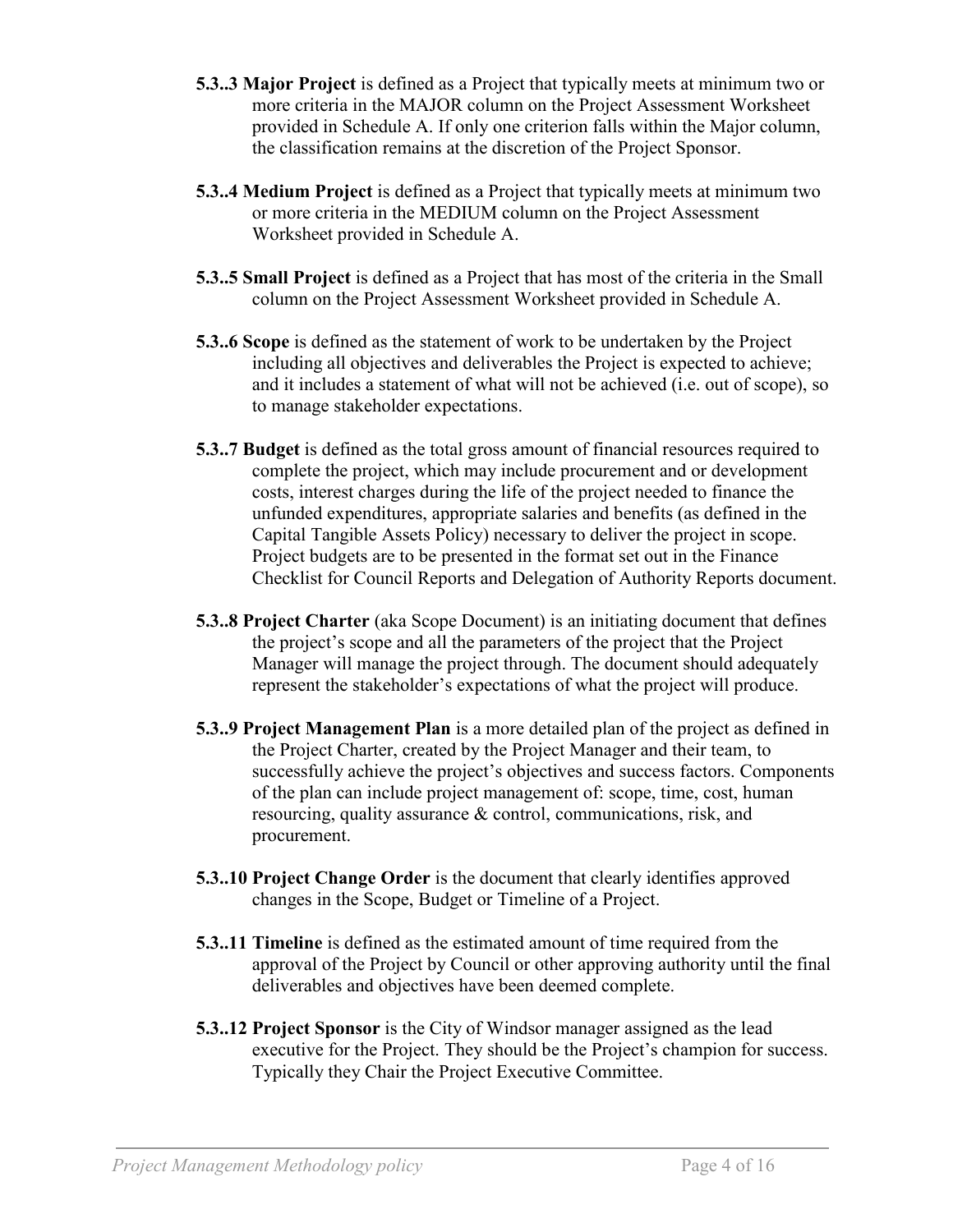- **5.3..13 Project Manager** is the City of Windsor employee, or employee of an ABC who has adopted this policy and is overseeing a city council approved budget, with the appropriate skills and experience for the project, assigned as the lead manager for the Project and charged with delivering the Project in Scope, on Budget and within the Timeline.
- **5.3..14 Project Team** is the group of key individuals with specific skill sets who: participate in the success of the project, report to the Project Manager, and are assigned work on the Project whether full-time or otherwise.
- **5.3..15 Project Executive Committee** is a senior body to the project made up of key stakeholders (consisting of representative(s) of City of Windsor management and/or external groups) who have a direct benefit or are directly affected by the outcome of the project who provide advice, direction and decision making on the Project.
- **5.3..16 Steering Committee** is an advisory committee made up of high level stakeholders and/or experts (example: City Standing Committee) who provide guidance on key issues, direction and decision making on the Project.
- **5.3..17 Project Management Methodology** is the set of practices, tools and techniques used by Project Managers on any size project that ensure that the Scope, Budget, Change Orders and Timelines are clearly approved, understood and managed throughout the lifecycle of the Project.
- **5.3..18 Risk Level** is the indicator of the degree of risk a Project faces in achieving its objectives.
- **5.3..19 Visibility** is the degree to which a Project is exposed to impacts from external stakeholders or the general public.
- **5.4** All Projects must follow all applicable City of Windsor policies including, but not limited to:
	- $\triangleright$  Purchasing By-Law
	- ▶ General Council Report Requirements
	- ▶ Delegation of Authority Report Requirements
	- > Annual Capital Budget Process
	- $\triangleright$  Municipal Act
	- ▶ Records Retention Bylaw
	- $\triangleright$  All applicable Legislation

# **6 RECORDS, FORMS AND ATTACHMENTS**

**6.1** All Project Management documents are the responsibility of the Project Manager and shall be organized in a responsible fashion and retained for audit purposes. All records will be kept in accordance with City of Windsor Records Retention Bylaw. The copies of the following records & notifications should be sent to the Corporate Initiatives division under the following conditions: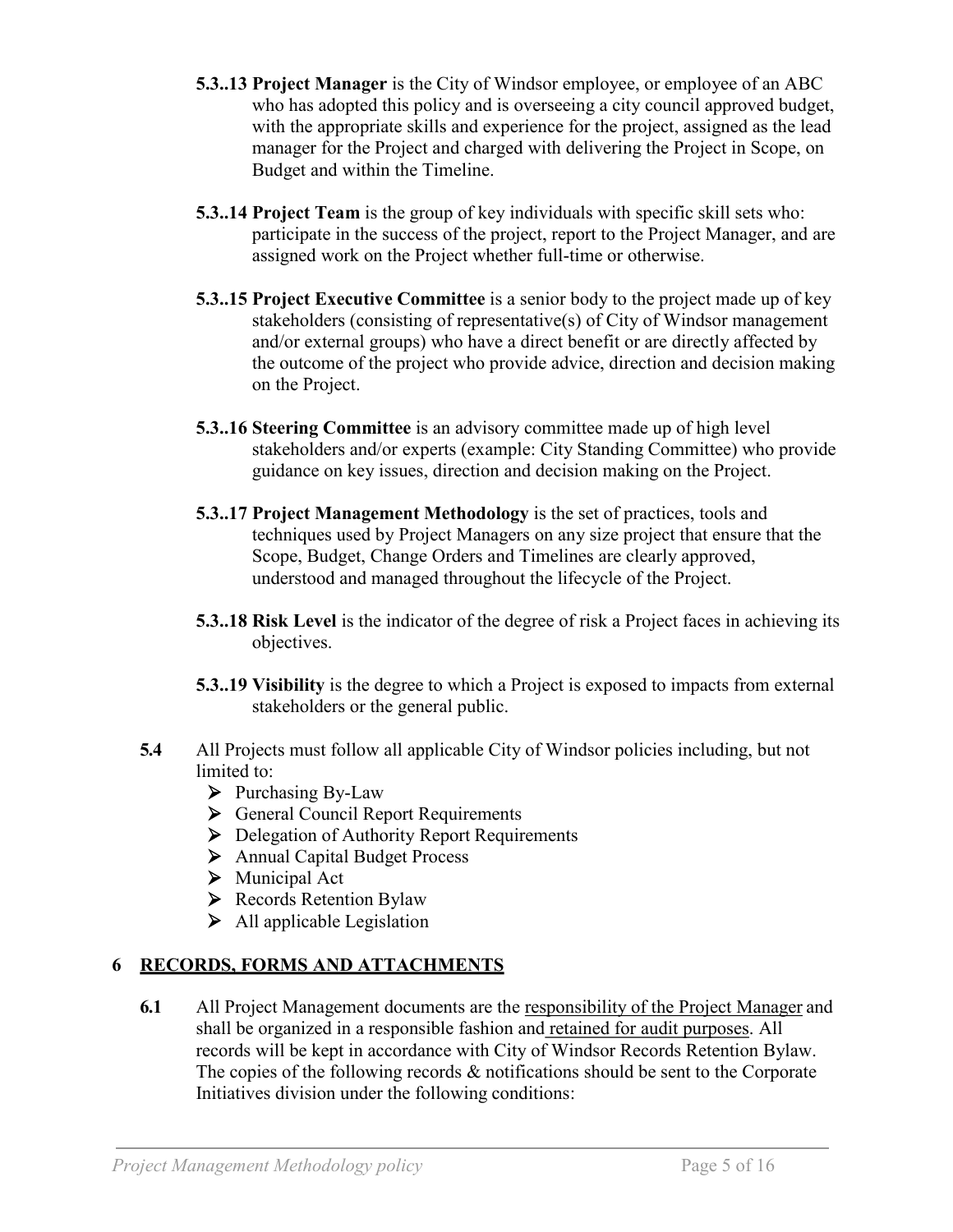- **6.1..1** All projects (SMALL, MEDIUM and MAJOR) designated in Schedule A must be reported to the Corporate Initiatives division by:
	- $\triangleright$  Providing a copy of the results from the Schedule B to the Corporate Initiatives division.
	- ⮚ Providing written notification of project completion to the Corporate Initiatives division once the project has been completed and closed.
- **6.1..2** Projects designated as MAJOR must provide the following additional information to the Corporate Initiatives division as approved by the Project's governing body:
	- **▶ Project Charter**
	- **►** Periodic project status reports
	- ▶ Project Close Summary
	- $\triangleright$  Request for Change, as applicable
	- $\triangleright$  Any additional project information indicated in the MAJOR Project Management Methodology as requested by Corporate Initiatives division.
- **6.2** The relevant forms can be obtained from Dashboard at Office of the CAO-Project Management page:
	- > Schedule A
	- > Schedule B
	- ▶ Periodic project status report
	- $\triangleright$  Request for Change
	- ▶ Project Close Summary
- **6.3** Included attachments to the policy are:
	- > Schedule A
	- > Schedule B
	- Schedule C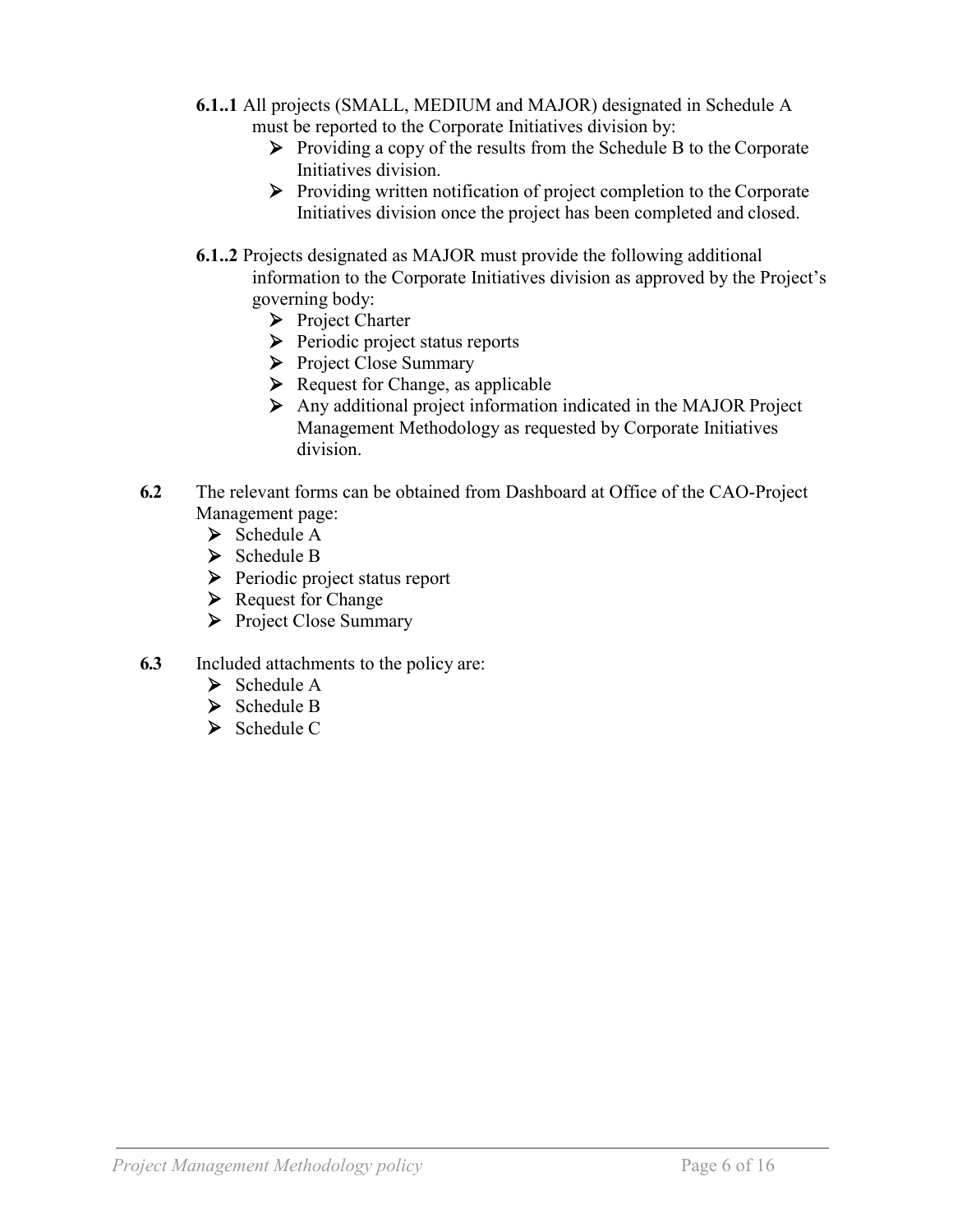# **SCHEDULE A**

## **Project Determination Protocol**

The following short checklist must be used to determine whether a particular initiative is a Project for purposes of the Project Management Methodology Policy. To determine, rate each characteristic in the Rating' column below representing the result that is most appropriate. At a minimum, if 2 out of the 3 characteristics are rated as a \_Project, the initiative is considered a Project under this Policy.

| Is this a Project? Operational vs. Project                                                                                          |                           |               |                |  |  |
|-------------------------------------------------------------------------------------------------------------------------------------|---------------------------|---------------|----------------|--|--|
| <b>Narrative</b><br>descriptive of<br>Initiative:                                                                                   |                           |               |                |  |  |
| To determine if an initiative is "Operational" or a "Project", please rate each<br>characteristic below (in white drop down boxes): |                           |               |                |  |  |
| <b>Characteristics of</b><br>Initiative                                                                                             | <b>Operational</b>        | <b>Rating</b> | <b>Project</b> |  |  |
| Length                                                                                                                              | On going                  |               | Temporary      |  |  |
| <b>Results</b>                                                                                                                      | Repetitive                |               | Unique         |  |  |
| Value                                                                                                                               | Maintenance               |               | <b>Growth</b>  |  |  |
|                                                                                                                                     | Initiative is considered: |               |                |  |  |

*At a minimum, if 2 out of the 3 characteristics are rated to those of a 'Project, the initiative is considered a Project under this Policy.*

*The Executive Director of the Department undertaking the initiative must agree as to the designation of Project or Operational.*

#### **Characteristics Definitions**

**Length** - The length of time for a project is classified as "temporary" if a definitive start and stop date can be defined. If the initiative is one that is continuously "on-going" then it can be classified more as operational.

*Example 1: An annual business plan that revises management's strategy is a repetitive function and considered operational; however a strategy on a particular topic that has a definitive completion date would be considered a project.*

*Example 2: Annual park beautification would be considered operational; however constructing a new park or playground equipment / sporting facilities would be considered a project.*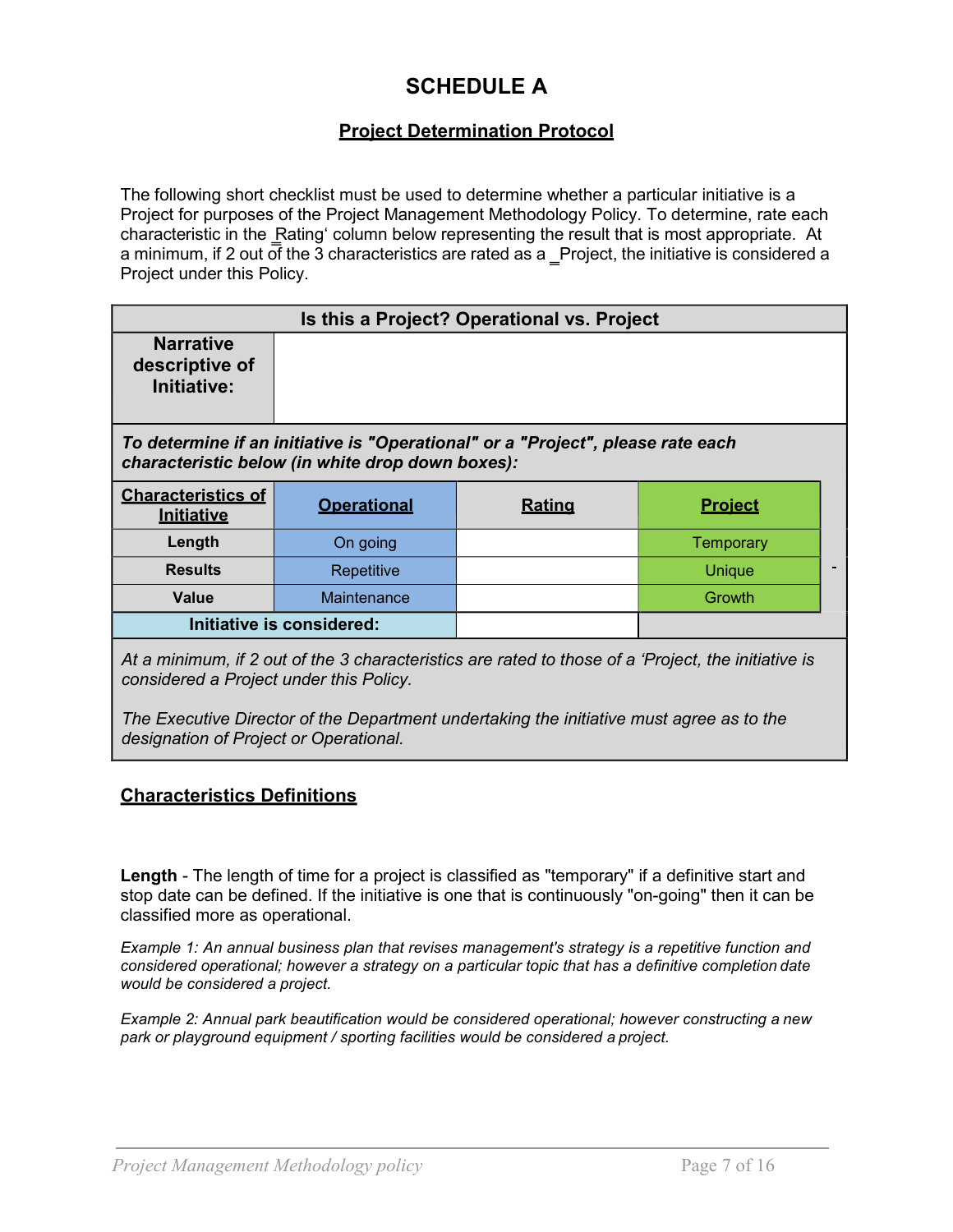**Results** - The results or outputs of a project is classified as "unique" if the results (or similarto) have never been duplicated before. If the initiative is one that produces "repetitive" results then it can be classified more as operational management.

*Example 1: An annual business plan that revises management's strategy is a repetitive function and considered operational; however a case study on a particular topic that has not been produced before is unique and would be considered a project.*

*Example 2: Repetitive road or bridge repair that takes place each day of the season (regardless of the location)* would be considered operational; however constructing a new structure or infrastructure with *new technology never or rarely used at the city would be considered a project.*

**Value** - A project is classified as providing "growth" if the project results are adding to the City's assets (either tangible or intangible). If the initiative is one that "maintains" the City's assets (either tangible or intangible) then it can be classified more as operational management.

*Example 1: Revisions to a current staff development strategy & its implementation is a maintenance function and considered operational; however a new strategy & its implementation for developing staff reflects growth and would be considered a project.*

*Example 2: Maintenance on City assets would be considered operational; however constructing a new structure or infrastructure would be considered a project.*

## **Next Step:**

If this initiative is deemed:

**Operational** - this policy does not apply as individual departments already have processes in place.

**Project** - your task requires some level of project management. The next step is to assess the appropriate level of project management required under this policy.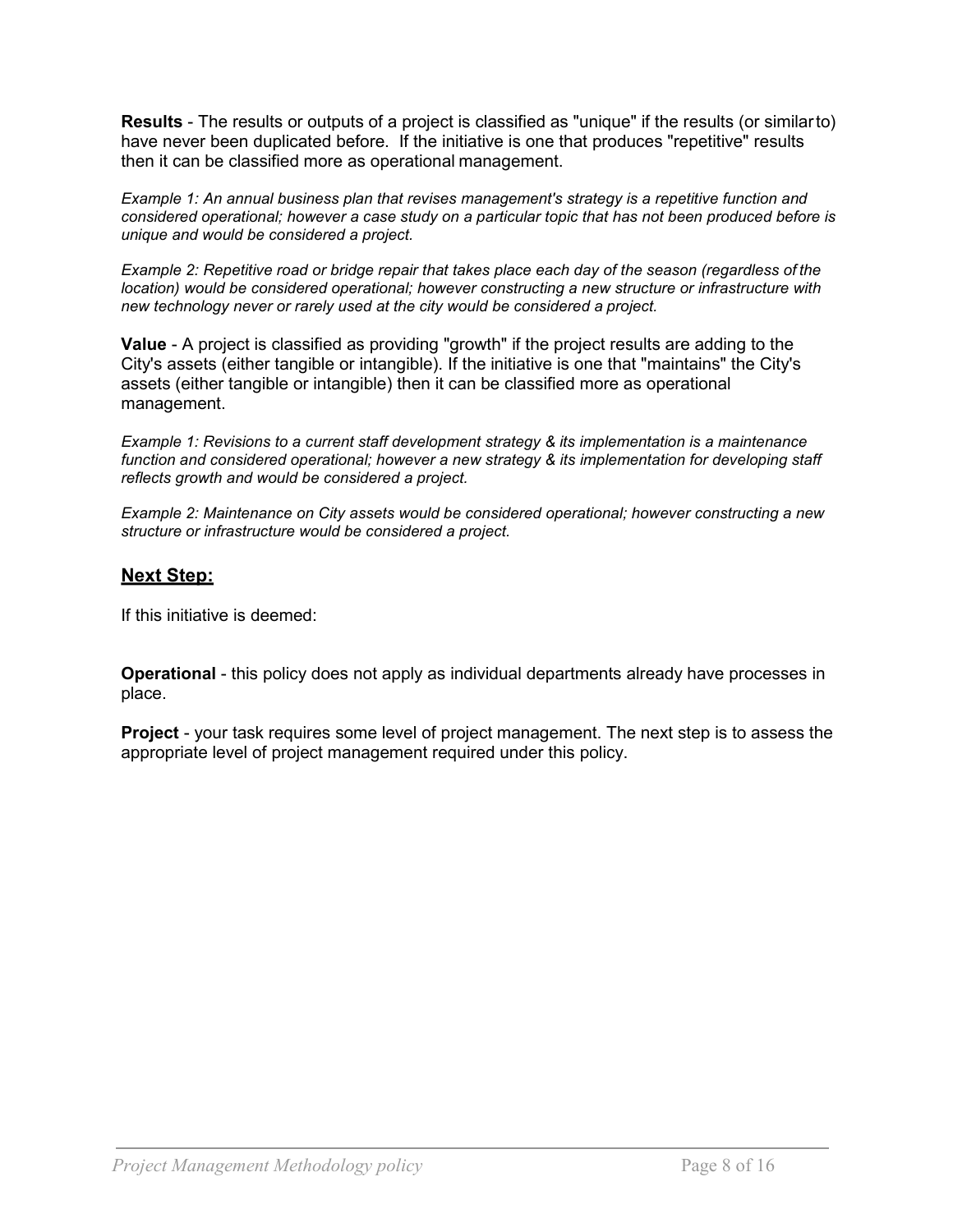# **SCHEDULE B**

## **Project Assessment Worksheet**

## **Description:**

1. The project description information is contained within the white text boxes located at the top of the Project Assessment Worksheet. This is a brief summary of the proposed work which reflects the project's information known at the time of the assessment. Any subsequent changes to project description information should be communicated to Corporate Initiatives' office so to update the Corporation's project list.

#### **Classification:**

- 1. The project classification is based on the \_most appropriate' response for each characteristic noted in the left column on the Project Assessment Worksheet.
- 2. To determine, rate each characteristic by indicating Major', Medium' or Small' in the Rating' column representing the result that  $\overline{\text{is}}$  most appropriate. For clarify, the characteristics are defines as follows;

**Scope** is defined as the statement of work to be undertaken by the Project including all objectives and deliverables the Project is expected to achieve.

**Timeline** is defined as the estimated amount of time required from the approval of the Project by Council or other approving authority until the final deliverables and objectives have been deemed complete.

**Budget** is defined as the total gross amount of financial resources required to complete the project, which may include procurement and or development costs, interest charges during the life of the project needed to finance the unfunded expenditures, appropriate salaries and benefits (as defined in the Capital Tangible Assets Policy) necessary to deliver the project in scope.

**Risk Level** is the indicator of the degree of risk a Project faces in achieving its objectives.

**Visibility** is the degree to which a Project is exposed to impacts from external stakeholders or the general public.

3. The result of the rating is based on a minimum of two or more criteria that falls under the higher classification. For example;

**Major Project** is defined as a Project that typically meets at minimum two or more criteria in the MAJOR column. If only one criterion falls within the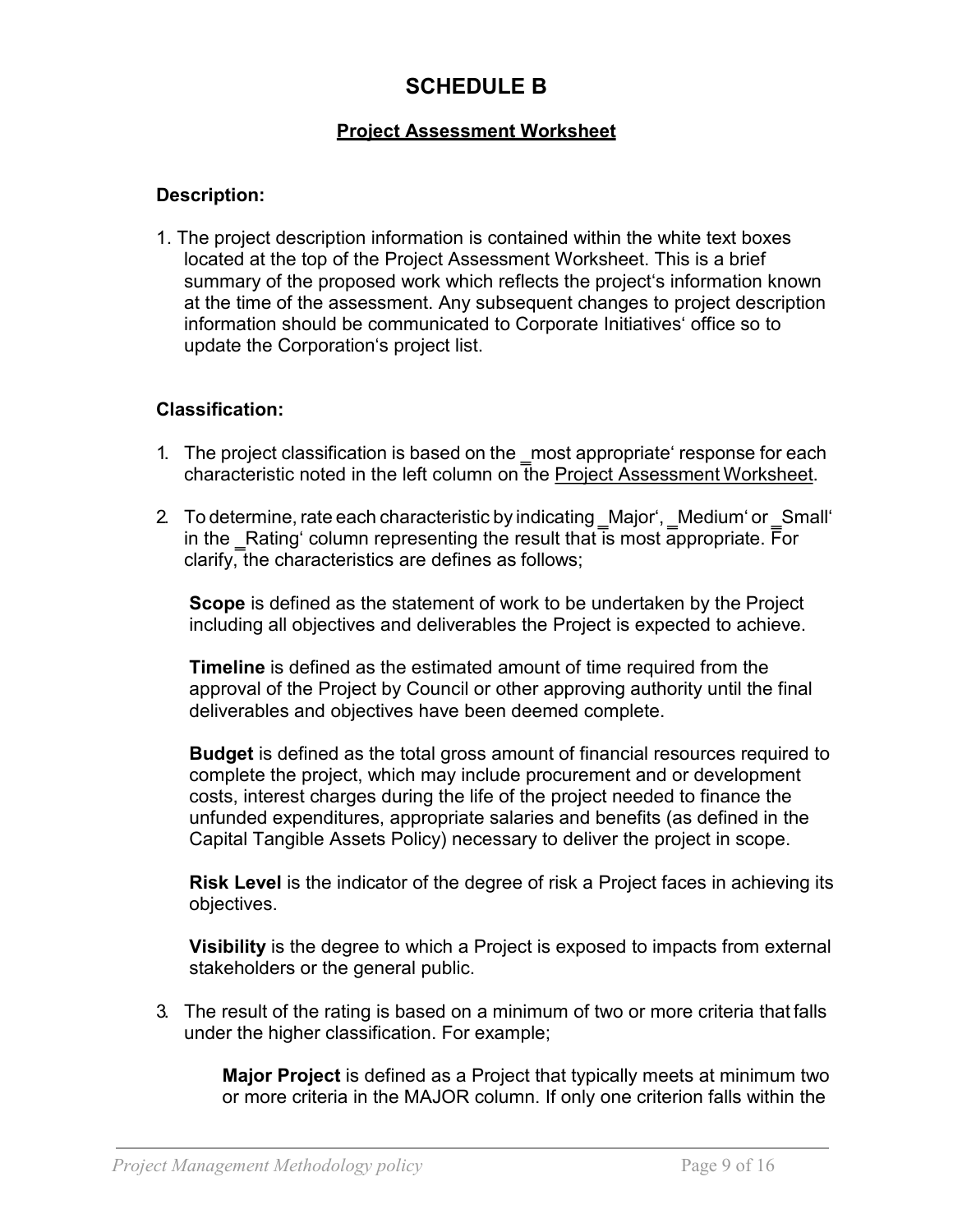Major column, the classification remains at the discretion of the Project Sponsor.

**Medium Project** is defined as a Project that typically meets at minimum two or more criteria in the MEDIUM column.

**Small Project** is defined as a Project that has most of the criteria in the Small column.

4. The Project Sponsor and Executive Director of the Department undertaking the initiative must agree as to the classification of a Project.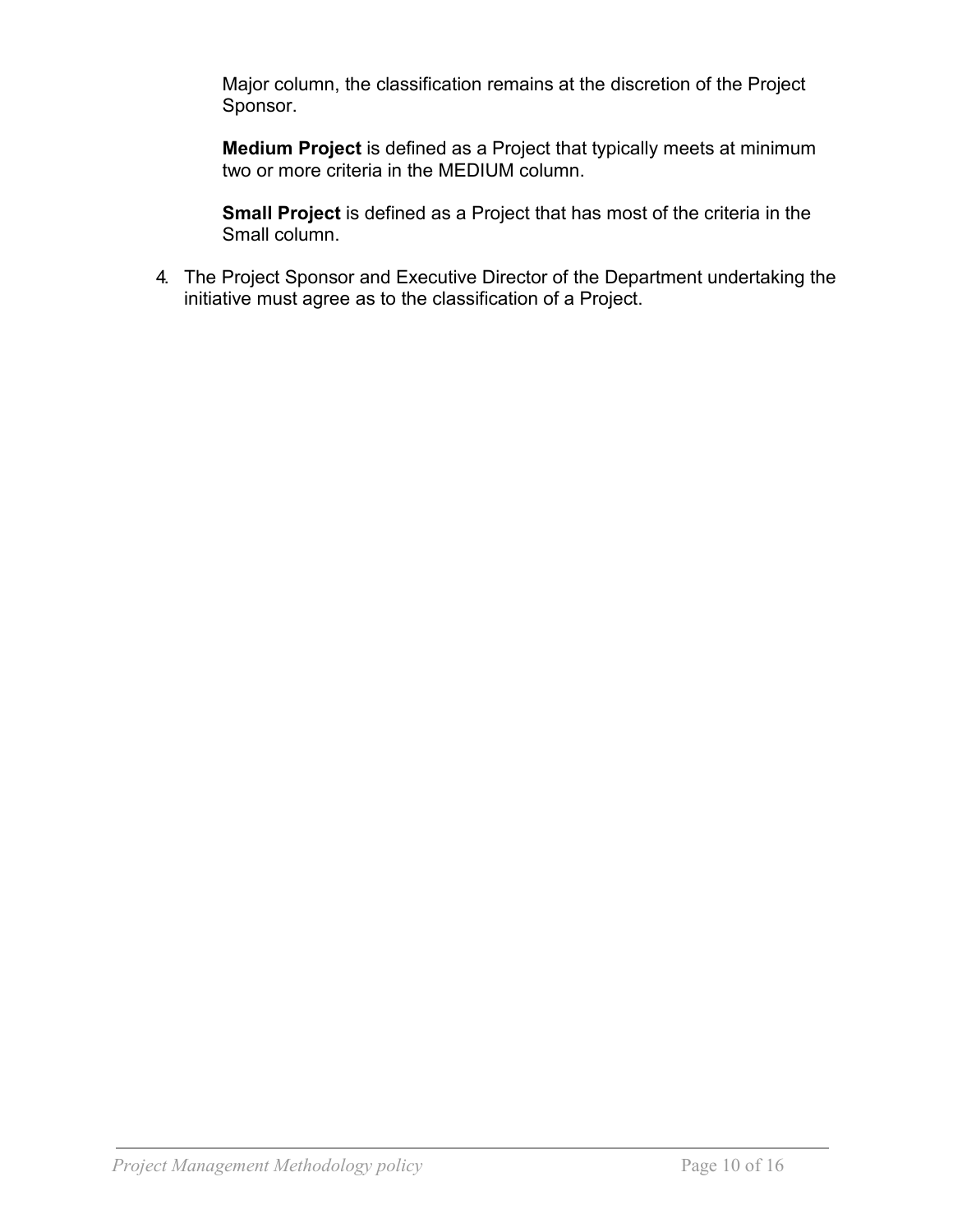## **Project Assessment Worksheet**

| <b>Schedule B: Project Assessment Worksheet</b> |  |                             |  |  |  |
|-------------------------------------------------|--|-----------------------------|--|--|--|
| <b>Project Name:</b>                            |  | Date of Assessment:         |  |  |  |
| <b>Project Description:</b>                     |  |                             |  |  |  |
| <b>Lead Department:</b>                         |  | <b>Targeted Start Date:</b> |  |  |  |
| <b>Project Sponsor:</b>                         |  | <b>Targeted End Date:</b>   |  |  |  |
| <b>Project Manager:</b>                         |  | Total Budgeted Estimate: s  |  |  |  |

If the initiative is considered to be a project, then please rate the level of project for each characteristic in the white drop down text *boxes below to determine the overall size of the project.*

| <b>Characteristics</b><br>of a Project     | Rating | <b>Small</b>                                                                                                                                                                                                   | <b>Medium</b>                                                                                                                                                                                                                                                                      | <b>Maior</b>                                                                                                                                                                                                                                                 |
|--------------------------------------------|--------|----------------------------------------------------------------------------------------------------------------------------------------------------------------------------------------------------------------|------------------------------------------------------------------------------------------------------------------------------------------------------------------------------------------------------------------------------------------------------------------------------------|--------------------------------------------------------------------------------------------------------------------------------------------------------------------------------------------------------------------------------------------------------------|
| <b>Scope</b>                               |        | Straight forward project that has<br>minimal dependencies within the<br>project or with other projects.<br>Project's objective has been achieve<br>before.<br>- Limited number of internal key<br>stakeholders | - Somewhat complex project that has<br>significant dependencies within the<br>project or with other projects.<br>- Project's objective has been<br>achieved before but can face difficult<br>challenges to achieve.<br>- Limited number of internal &<br>external key stakeholders | Very complex project that includes<br>many task dependencies within the<br>project or with other projects.<br>Project's objective has never been<br>achieved in the City before, or is<br>rarely accomplished.<br>Many internal/external key<br>stakeholders |
| <b>Timeline</b>                            |        | - No or minor impacts for missing<br>deadlines.                                                                                                                                                                | - Funding and/or legislation<br>requirements and/or political<br>commitments are dependent upon a<br>deadline that have a moderate impact<br>for missing deadlines.                                                                                                                | Funding and/or legislation<br>requirements and/or political<br>commitments are dependent upon a<br>deadlines that have a significant<br>impact for missing deadlines.                                                                                        |
| <b>Budget</b>                              |        | Up to \$5 million                                                                                                                                                                                              | \$5 million - \$10 million                                                                                                                                                                                                                                                         | $-$ \$10 million $+$                                                                                                                                                                                                                                         |
| <b>Visibility</b>                          |        | - The project has a limited profile in<br>the City and is not likely to be<br>impacted by outside sources (i.e.<br>Public, Media, Agencies, other Govt.<br>Bodies, etc.)                                       | - The project has a medium profile in<br>the City and can be somewhat<br>impacted by inside & outside<br>sources (I.e. City Administration,<br>ABC's, Council, Media, other Govt.<br>Bodies, etc.)                                                                                 | The project has a high profile in and<br>outside the City and can be<br>significantly impacted by outside<br>sources (I.e. Council, Media, other<br>Govt. Bodies, etc.)                                                                                      |
| <b>Risk Level</b>                          |        | - An initial risk assessment for the<br>project indicates a low to medium<br>risk level.<br>- The likely impact of the project's<br>risks is minimal.                                                          | - An initial risk assessment for the<br>project indicates a high risk level.<br>- The likely impact of the project's<br>risks is moderate to high if not<br>managed.                                                                                                               | - An initial risk assessment for the<br>project indicates a high / critical risk<br>level<br>- The likely impact of the project's<br>risks is very significant if not carefully<br>managed.                                                                  |
| <b>Recommended</b><br><b>Project Type:</b> |        | Approved By:                                                                                                                                                                                                   |                                                                                                                                                                                                                                                                                    |                                                                                                                                                                                                                                                              |
| <b>Project Sponsor:</b>                    |        |                                                                                                                                                                                                                | Date:                                                                                                                                                                                                                                                                              |                                                                                                                                                                                                                                                              |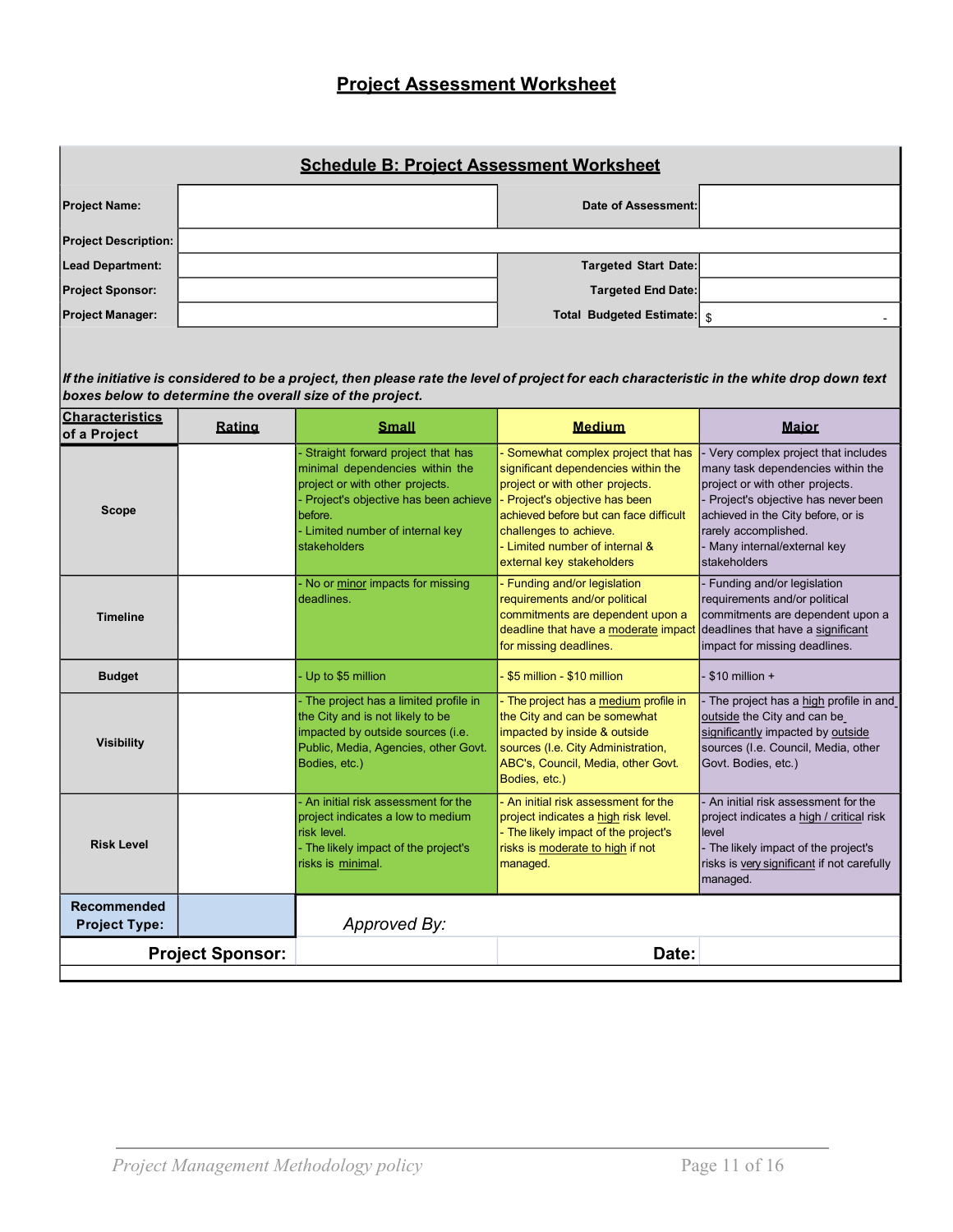# **SCHEDULE C**

## **Project Management Methodology**

Projects assessed as MAJOR under this assessment must follow this methodology. The tools outlined under this Policy are based on the Project Management Institutes (PMI) best practices and guidelines. They follow the principle project management & auditing concept: an initiation document (i.e. project brief, project charter, or scope document) indicates what the project intended to accomplish and how, a closing document indicates what the project actually accomplished and how, and a process and/or documentation explaining the deviation between the two.

## **1. Governance Structure**

Project Governance is the planning, implementation, and ongoing management of roles, responsibility and decision-making processes involved in project planning and delivery. The following project organization structure is a sample of the hierarchy of a MAJOR project. In some instances, it may be warranted to have the Steering Committee and the Project Executive Committee operate as one. The governance structure should fit the project and as such there is flexibility of governance provided the roles and responsibilities are distinct and clear. The change would be outlined in the project Charter to be approved by City Council.

As per Council Resolution #271/2011, all Major Projects as defined in this policy must include the City Solicitor or designated lawyer as a member of the Project Executive Committee, or combined Executive & Steering Committees depending on the project governance structure.

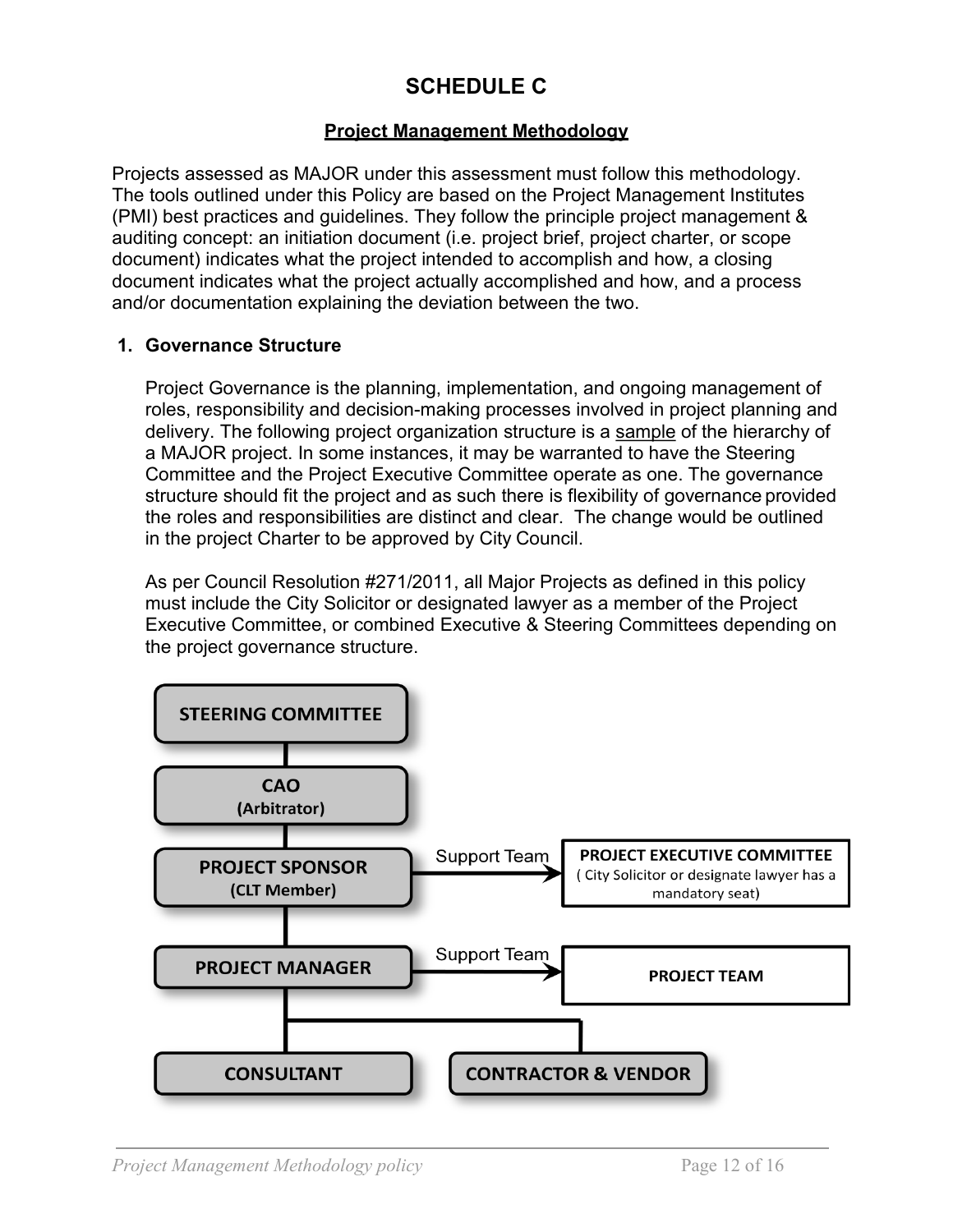## **2. Documents**\*

The following documents are to be completed for MAJOR projects with the expectation that the project will be audited, and should maintain consistency throughout the life of the project:

- a. Project Charter, that contains at least the following components:
	- o scope & deliverables
	- o roles & responsibilities
	- o high level project timeline
	- o resource management plan for staffing & funding
	- o risk
	- o procurement
	- o communication management plan
- b. Project risk assessment.
- c. Responsibility matrix.
- d. Periodic project status reports.
- e. Project meeting minutes identifying key project related decisions.
- f. Project issues list.
- g. Project Close Summary including;
	- o deliverables completed/not completed
	- o success factors achieved
	- o variance summary
	- o lessons learned
- h. Change control process and documentation explaining scope, budget and timeline changes.
- i. Project Management Plan (optional)\*\*, that builds upon the Project Charter with greater detail as required which addresses project management for:
	- o scope
	- o time
	- o cost
	- o human resourcing
	- o quality assurance & control
	- o communications
	- o risk
	- o procurement

*\*Typical documents used in project management can be found on the Corporate Initiatives' website. These documents are only samples and are not comprehensive of all forms required under this policy. These are samples used in past projects and must be tailored to meet individual project needs*

*\*\*The Project Management Plan is considered optional to the Project Manager's discretion which is dependent upon whether the level of detail provided in the Project Charter is adequate enough to successfully obtain the project's objectives and achieve the project success criteria. Select areas within the Project Management Plan may require more detail than others depending on what's needed to successfully complete the project.*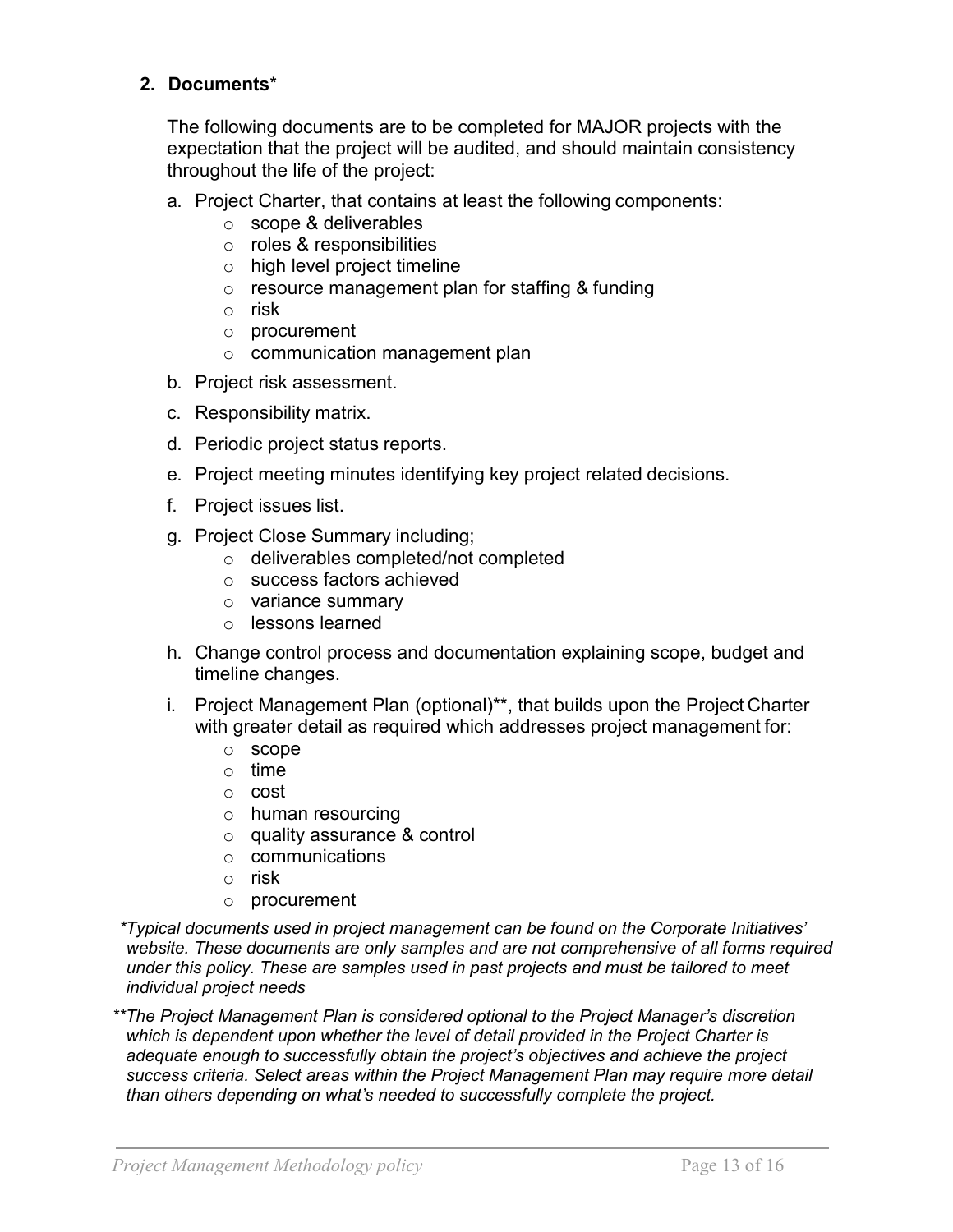## **3. Roles and Responsibilities:**

Project related responsibilities must be clearly defined for each role. Defining the responsibilities of each role and communicating this will help maximize the use of resources, increase efficiency, and ensure the quality of the completed project. For each role in the organization structure above, the typical project responsibilities have been listed below:

**Project Sponsor** – The role of the Project Sponsor is to be the champion of the project, who is accountable for the benefits and short comings of the project. As such, they play a role in navigating the project through the political climate and help the project be successful by providing adequate resources (staff & budget) and ensuring the scope is attainable and fits the strategic direction of the Corporation. The Project Sponsor has the following responsibilities:

- Provides overall project direction and guidance, including setting attainable expectations and scope of work.
- Champion/Promote/Support the project at senior levels
- Empower the project manager to manage the project.
- Provide the Project Manager with adequate staffing and budget for the project to be successful.
- Accountable for realizing the benefits and short comings of the projects.
- Hold the Project Manager accountable for the status of the project (I.e. on budget, on time, within scope), and be available to help the ProjectManager address issues/constraints outside their control.
- Provide the Project Manager with a go / no go decision at various stages of the project. In rare circumstances, the Project Sponsor could assume some or all of the responsibilities of the Project Executive Committee, with the approval of Council or the CAO.

**Project Steering Committee** – The role of the Project Steering Committee is to support the project, and assist them in navigating the project through the political climate and help the project be successful by providing adequate resources (staff & budget) and ensuring the scope is attainable and fits the strategic direction of the Corporation.

**Project Executive Committee** – The role of the Project Executive Committee is to support the Project Sponsor of the project, and assist them in navigating the project through the political climate and help the project be successful by providing adequate resources (staff & budget) and ensuring the scope is attainable and fits the strategic direction of the Corporation.

Depending on the project governance structure some of the responsibilities can be transferred to a superior Steering Committee or the Project Sponsor. Typically the Project Executive Committee has the following responsibilities:

- Provides overall project direction and guidance.
- Promote/Support the project at senior levels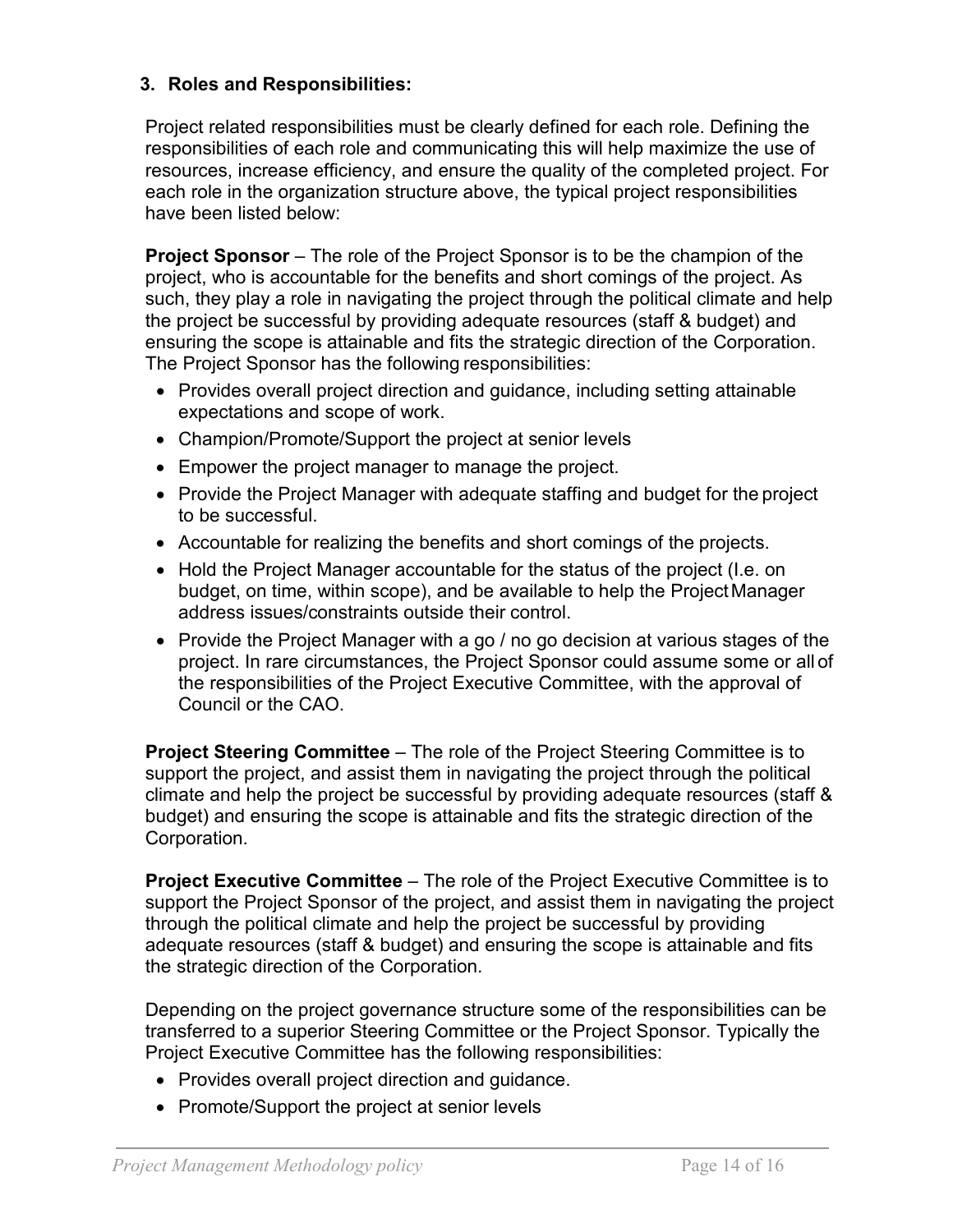- Provides stakeholder's engagement.
- Provides cross-functional resources to the project (I.e. staff, funding, technology, etc.)
- Ensures the project stays aligned with the corporate goals; advises the Project Manager where changes to strategy might impact the project
- Approve success criteria and performance measurements
- Hold the Project Manager accountable for the status of the project (I.e. on budget, on time, within scope), and be available to help the ProjectManager address issues/constraints outside their control.
- Provide the Project Manager with go / no go decision at various stages of the project, and authorize key project milestones (I.e. pass through gating, entering into contracts, deliverable completion, etc.)
- Authorizes or declines scope change requests
- Monitors the overall project progress, through consistent monitoring mediums such as, regular Committee meetings, reviewing project status reporting, risk management, etc.
- Authorizes the project completion

**Project Manager** – The role of the Project Manager with the appropriate skills and experience for the project, is to be the leader of the project, who orchestrates a plan and leads a project team to meet the project's goals and objectives set by the Project Sponsor and Project Executive Committee. The Project Manager has the following responsibilities:

- Has overall leadership and responsibility of the Project Team to meet the project success criteria.
- Is the person responsible for accomplishing the project objectives within the parameters of the Project Charter.
- Elevates risks/issues, change requests, and direction for approval to the Project Executive Committee.
- Is involved with the planning, implementation and monitoring of the project plan, including managing and directing the assigned project resources to best meet project objectives.
- Controls and monitors —triple constraints  $\equiv$  project scope, time and cost (quality also)—in managing competing project requirements.
- Collects metrics data (such as baseline, actual values for costs, schedule, work in progress, and work completed) & reports on project progress and other project specific information to the Project Executive Committee and stakeholders.
- Responsible to the project stakeholders for delivering a project's objectives within scope, schedule, cost, and quality.
- Responsible for constructing and implementing a project plan, including all 4 remaining phases of a project (planning, implementation, monitoring, & closing), to achieve the objectives within the Project Charter.